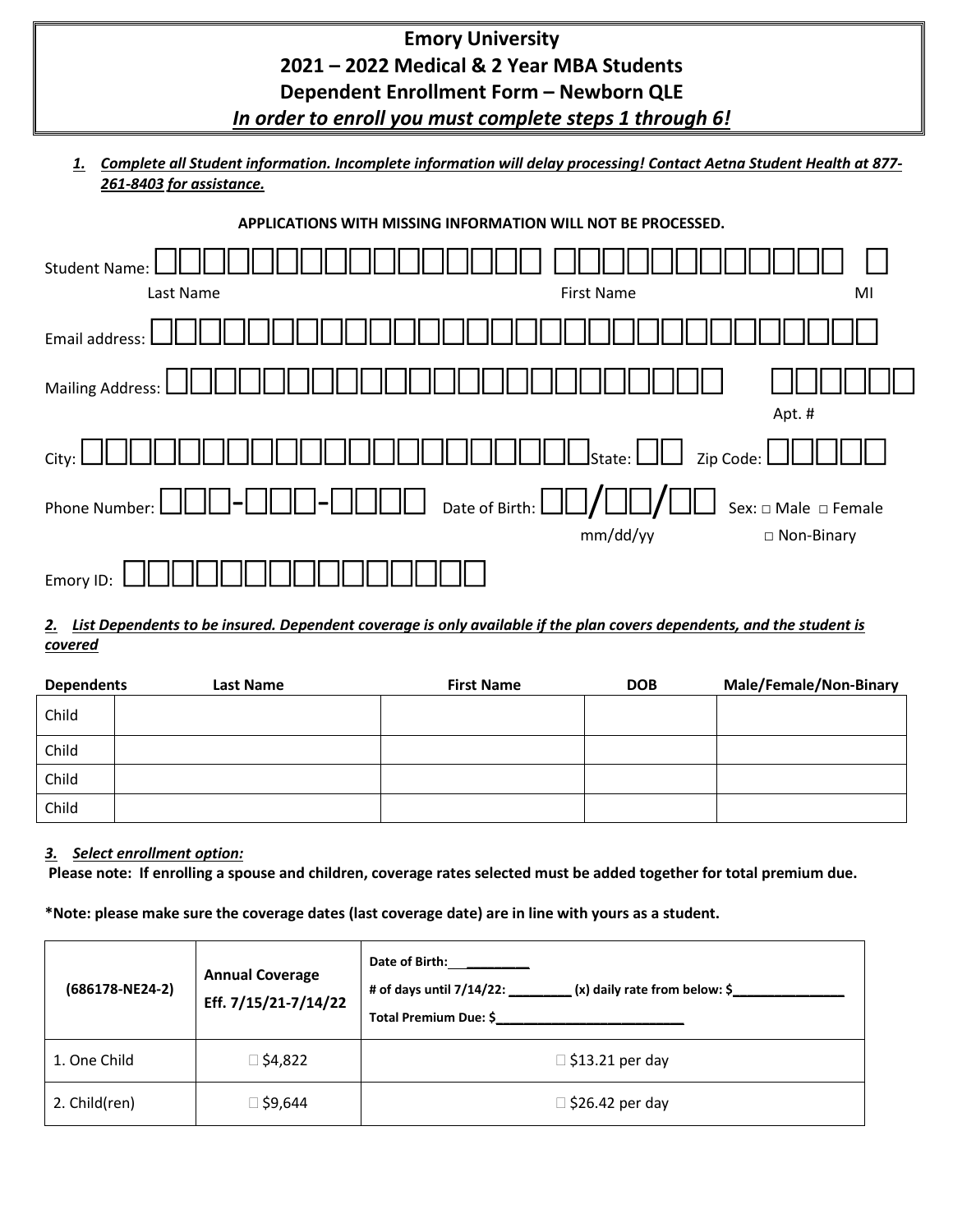# **Emory University 2021 – 2022 Medical & 2 Year MBA Students Dependent Enrollment Form – Newborn QLE**  *In order to enroll you must complete steps 1 through 6!*

#### *4. Designate payment method.*

*Make check or money order payable to Aetna Student Health or refer to the charge card authorization to charge premium to Visa, Discover, American Express, or MasterCard (Please note Visa, Discover, American Express, and MasterCard are the only credit cards accepted). CASH WILL NOT BE ACCEPTED.*

## **CREDIT CARD AUTHORIZATION-PLEASE PRINT CLEARLY (VISA, DISCOVER, AMERICAN EXPRESS, OR MASTERCARD ARE THE ONLY**

| <b>ACCEPTED CREDIT CARDS)</b>                                                            |  |
|------------------------------------------------------------------------------------------|--|
| Charge full amount: $\{\Box\Box\Box\Box\}$                                               |  |
| Credit card# (Visa, Discover, American Express, or MasterCard only):                     |  |
|                                                                                          |  |
| <b>Signature of Cardholder:</b><br>Printed name and address (if different from student): |  |

#### **PLEASE READ AND SIGN THE BACK OF THIS FORM. WITHOUT YOUR SIGNATURE, WE WILL NOT ACCEPT YOUR ENROLLMENT APPLICATION.**

#### *5. Notice to Student (Signature required)*

I have carefully read the policy plan provisions including all enrollment guidelines and elect to enroll as indicated above. **I permit Emory University to provide Aetna Student Health with enrollment status for purposes of eligibility under this plan**. I warrant that the information I have provided on this application form is true and I am aware that if I provide false information, my coverage and coverage for my spouse and child(ren), can be made void. I understand that if it is later determined that I am not eligible **(see the Plan Design and Benefits Summary or the Master Policy for eligibility guidelines),** the premium will be refunded, minus any claims paid, but the premium is not refundable for reasons other than eligibility**.** 

#### **It is the student's responsibility for timely renewal payments.**

*6.* Do we have your permission to communicate electronically with you regarding this enrollment form and this Student and dependent Health Insurance Plan? **Yes** \_\_\_\_\_\_**No** \_\_\_\_\_\_\_

**\*Enrollment Guidelines: For applications received and accepted after the effective date of the policy period, but before the established deadline, coverage will be effective the first date of that policy period. Enrollment Forms received after the deadline will not be accepted, unless there is a significant life change that directly affects applicant's insurance coverage. When enrolling due to a life event, please attach appropriate documentation providing proof and date of the event.** 

**Signature**: \_\_\_\_\_\_\_\_\_\_\_\_\_\_\_\_\_\_\_\_\_\_\_\_\_\_\_\_\_\_\_\_\_\_\_\_\_\_\_\_\_\_\_\_\_\_\_\_\_\_\_\_\_\_\_\_\_\_\_\_\_\_\_\_\_\_**Date**:\_\_\_\_\_\_\_\_\_\_\_\_\_\_\_\_\_\_\_\_\_

#### **MAIL TO:** AETNA STUDENT HEALTH P.O. BOX 14388 LEXINGTON, KY 40512 **OR** FAX: 859-425-5200

Aetna complies with applicable Federal civil rights laws and does not discriminate, exclude or treat people differently based on their race, color, national origin, sex, age, or disability.

Aetna provides free aids/services to people with disabilities and to people who need language assistance.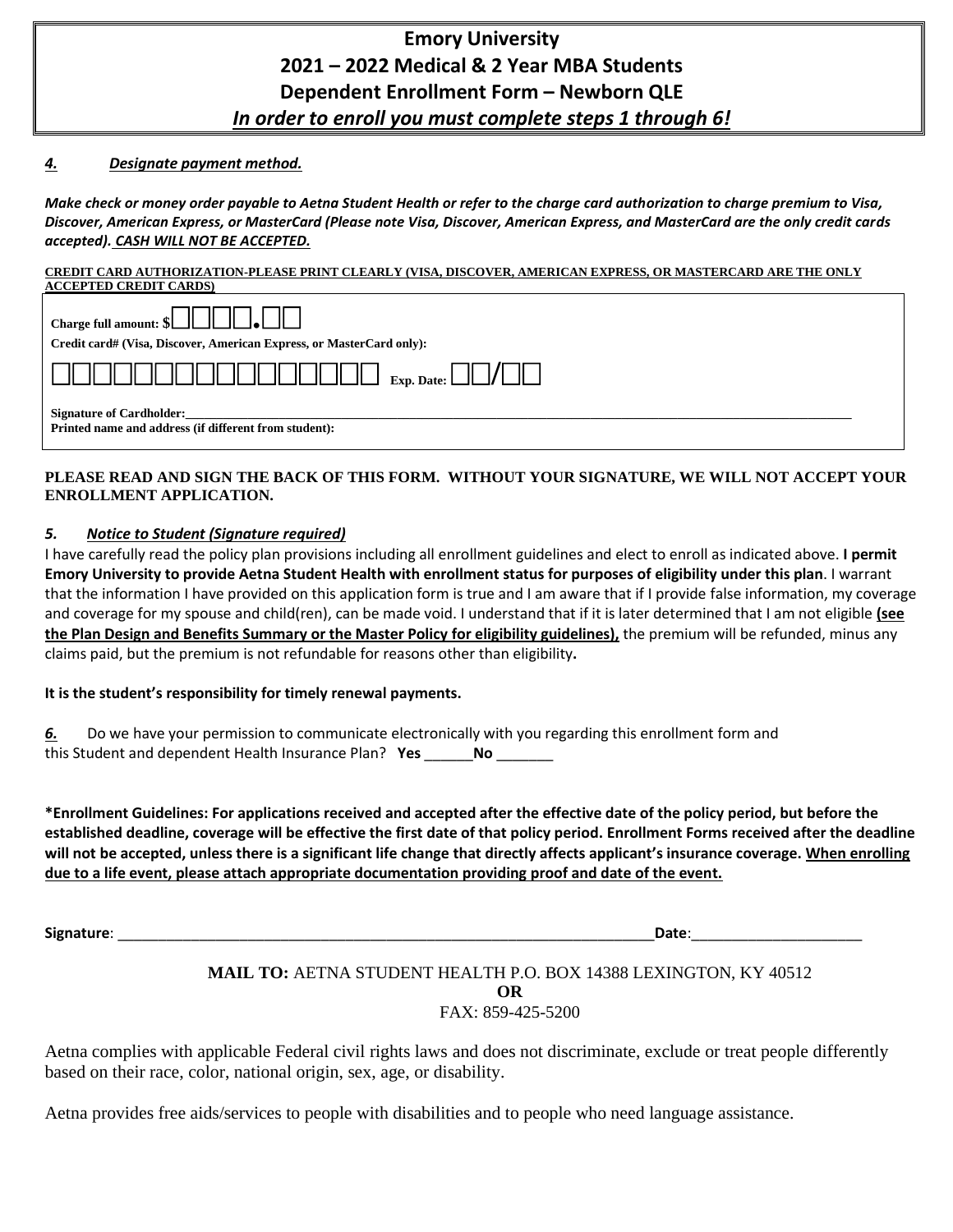# **Emory University 2021 – 2022 Medical & 2 Year MBA Students Dependent Enrollment Form – Newborn QLE**  *In order to enroll you must complete steps 1 through 6!*

If you need a qualified interpreter, written information in other formats, translation or other services, call the number on your ID card.

If you believe we have failed to provide these services or otherwise discriminated based on a protected class noted above, you can also file a grievance with the Civil Rights Coordinator by contacting: Civil Rights Coordinator, P.O. Box 14462, Lexington, KY 40512 (CA HMO customers: PO Box 24030 Fresno, CA 93779), 1-800-648-7817, TTY: 711, Fax: 859-425-3379 (CA HMO customers: 860-262-7705), [CRCoordinator@aetna.com.](mailto:CRCoordinator@aetna.com)

You can also file a civil rights complaint with the U.S. Department of Health and Human Services, Office for Civil Rights Complaint Portal, available at [https://ocrportal.hhs.gov/ocr/portal/lobby.jsf,](https://ocrportal.hhs.gov/ocr/portal/lobby.jsf) or at: U.S. Department of Health and Human Services, 200 Independence Avenue SW., Room 509F, HHH Building, Washington, DC 20201, or at 1-800-368- 1019, 800-537-7697 (TDD).

*Aetna is the brand name used for products and services provided by one or more of the Aetna group of subsidiary companies, including Aetna Life Insurance Company, Coventry Health Care plans and their affiliates (Aetna).*

### TTY: 711

For language assistance in your language call the number listed on your ID card at no cost. (English)

Para obtener asistencia lingüística en español, llame sin cargo al número que figura en su tarjeta de identificación. (Spanish)

欲取得繁體中文語言協助,請撥打您 ID 卡上所列的號碼,無需付費。(Chinese)

Pour une assistance linguistique en français appeler le numéro indiqué sur votre carte d'identité sans frais. (French)

Para sa tulong sa wika na nasa Tagalog, tawagan ang nakalistang numero sa iyong ID card nang walang bayad. (Tagalog)

Benötigen Sie Hilfe oder Informationen auf Deutsch? Rufen Sie kostenlos die auf Ihrer Versicherungskarte aufgeführte Nummer an. (German)

للمساعدة في (اللغة العربية)، الرجاء الاتصال على الرقم المجاني المذكور في بطاقتك التعريفية. (Arabic)

Pou jwenn asistans nan lang Kreyòl Ayisyen, rele nimewo a yo endike nan kat idantifikasyon ou gratis. (French Creole)

Per ricevere assistenza linguistica in italiano, può chiamare gratuitamente il numero riportato sulla Sua scheda identificativa. (Italian)

日本語で援助をご希望の方は、IDカードに記載されている番号まで無料でお電話ください。(Japanese)

한국어로 언어 지원을 받고 싶으시면 보험 ID 카드에 수록된 무료 통화번호로 전화해 주십시오. (Korean)

برای راهنمايی به زبان فارسی، بدون هيچ هزينه ای با شماره ای که بر روی کارت شناسايی شما آمده است تماس بگيريد. انگليسی )Persian )

Aby uzyskać pomoc w języku polskim, zadzwoń bezpłatnie pod numer podany na karcie ID. (Polish)

Para obter assistência linguística em português ligue para o número grátis listado no seu cartão de identificação. (Portuguese)